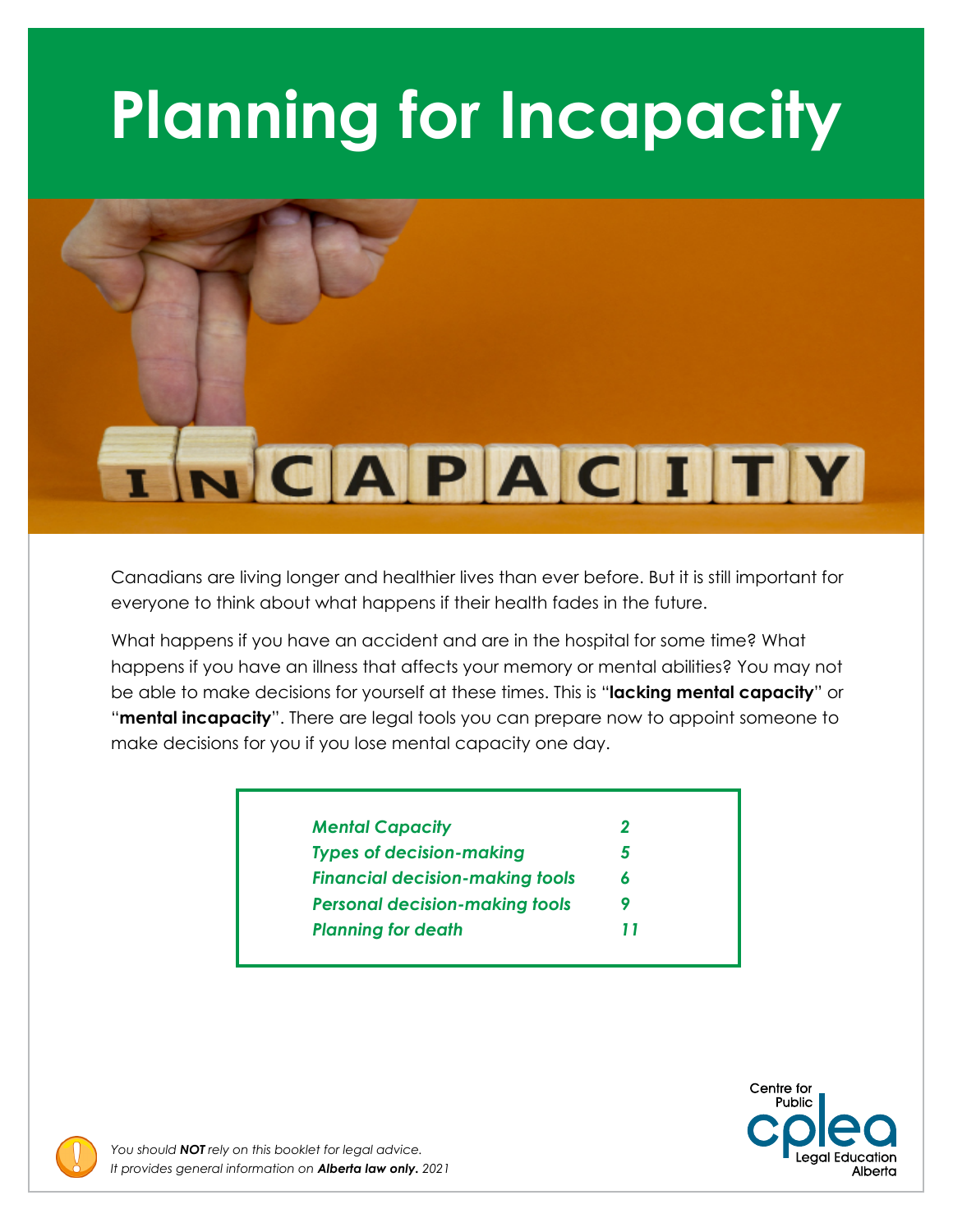#### **DISCLAIMER**

**The contents of this booklet are provided as general information only. It is not legal advice.** If you have a legal problem, you should consult a lawyer.

The information contained in this booklet was correct at the time it was produced. Be aware that there may have been subsequent changes which make the information outdated at the time you are reading it. The Legal Resource Centre of Alberta Ltd. will not be responsible for any loss arising from reliance on or action taken (or not taken) as a result of this information.

## **ACKNOWLEDGEMENT**

We would like to thank the **Alberta Law Foundation** and the **Department of Justice Canada** for providing operational funding, which makes publications like this possible. Photo 213909624 / © Dzmitry Dzemidovich | Dreamstime.com

#### **© 2021 Legal Resource Centre of Alberta Ltd., Edmonton, Alberta**  *Operating as:* **Centre for Public Legal Education Alberta**

The Legal Resource Centre of Alberta Ltd., operating as the Centre for Public Legal Education Alberta, is a non-profit organization whose mission is to help people understand the law as it affects their everyday lives. We develop plain language booklets, presentations, and other learning materials to help people recognize and respond to their legal rights and responsibilities. We have a variety of programs, and provide legal information and referrals on many legal topics. For more information, please visit [www.cplea.ca.](www.cplea.ca)



Edmonton, Alberta

|       | <b>Phone</b> 780.451.8764 |
|-------|---------------------------|
| Fax   | 780.451.2341              |
| Email | info@cplea.ca             |
| Web   | www.cplea.ca              |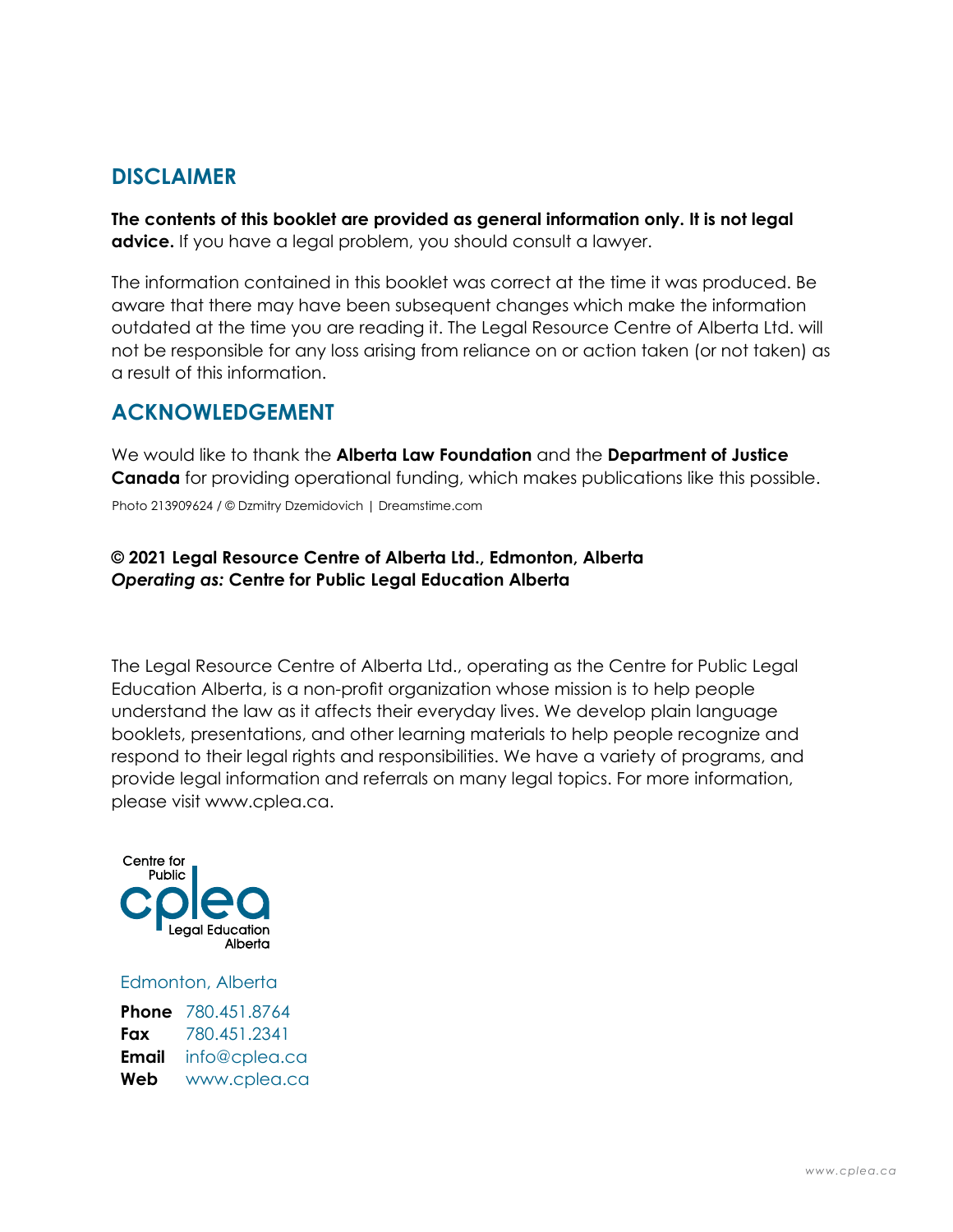## **Mental Capacity**

## **What is mental capacity?**

Mental capacity is:

- the ability to understand information that relates to making a decision, and
- the ability to appreciate the reasonably foreseeable consequences of making or not making the decision.

*For example*, if you are deciding on medical treatment, you must understand the purpose and process of the treatment. You must also understand what will happen if you do or do not have the treatment.

**Capacity is usually measured on a spectrum.** This means there is a range of options, from having full capacity to having some capacity to having no capacity. A person can have capacity to make some decisions but not to make other decisions. It depends on the decision. For example, the capacity needed to decide where to invest money is different from the capacity needed to decide on taking a crafting class.

A person's capacity can change suddenly or over time. It can happen suddenly if you are in an accident that leaves you in a coma. In this state, you cannot make financial or health care decisions for yourself. Losing capacity can also happen slowly over time, for example, if you are living with dementia.

Capacity may also change throughout the day or day by day. On some days, a person may need a bit of help but may still be able to make most decisions. Other days, they may not be able to make any decisions.

A person's capacity can change due to many things, such as:

- • a medical condition
- stress and anxiety from difficult situations, such as the death of a family member
- the effects of medication or forgetting to take medication
- changing blood sugar or blood pressure levels
- alcohol or drug use mixed with illness or medication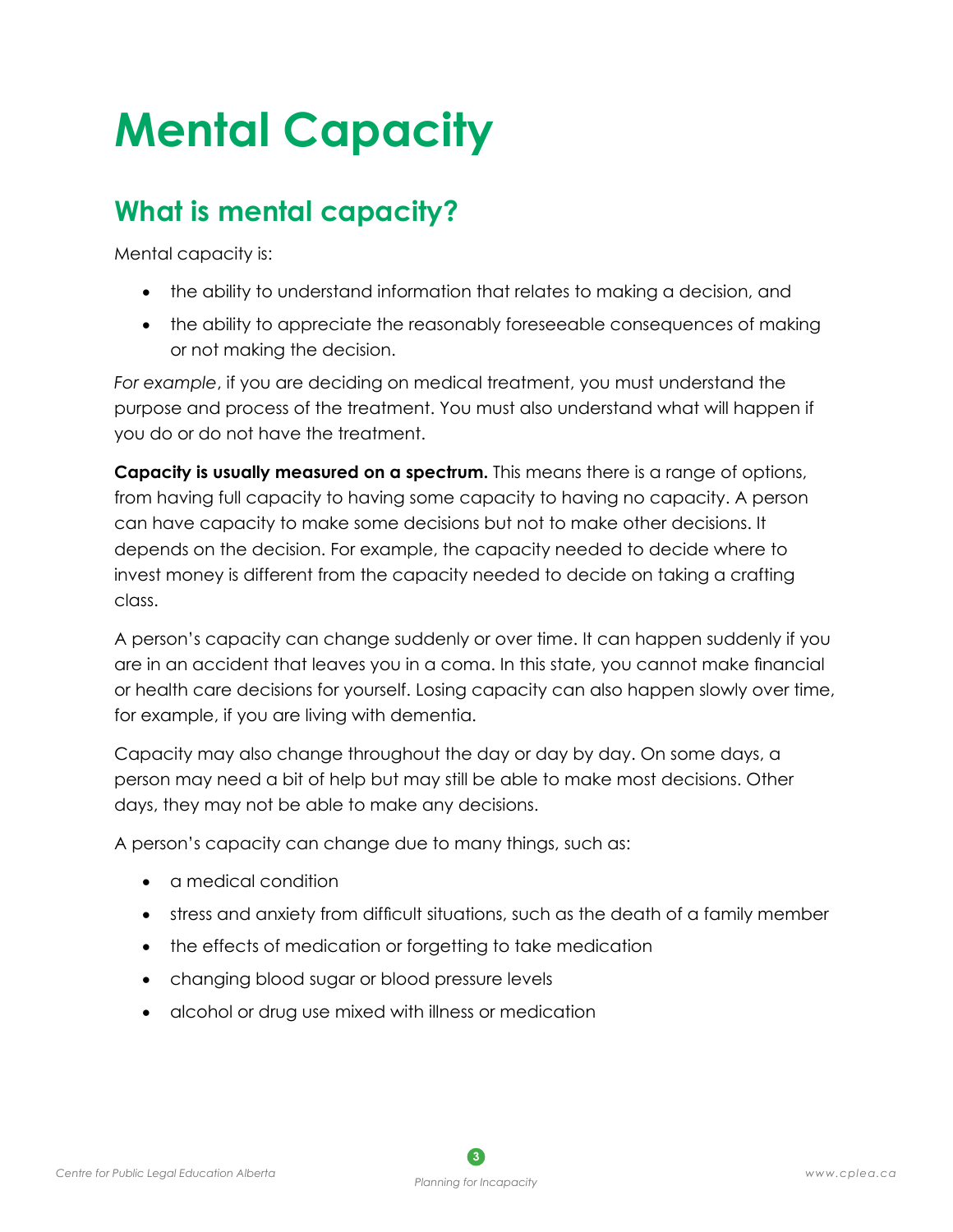**When signing legal documents, mental capacity is black or white – either you are capable or you are not.** The law is clear. You must have mental capacity to do certain things, such as:

- create a Power of Attorney
- create an Enduring Power of Attorney
- make a Will
- sign a Personal Directive
- deal with jointly owned property
- enter into informal trusteeships
- sign a supported decision-making agreement
- • agree to a co-decision-making order
- sign legal contracts and court documents

#### **Who assesses capacity?**

It depends on the situation.

If you are signing legal documents with a **lawyer**, they assess whether you have mental capacity to sign the documents. They might ask you questions and make notes for their file.

Other times, a **doctor or other medical professional**  may give an opinion about your mental capacity. Your Personal Directive or Enduring Power of Attorney can come into effect if their opinion is that you no longer have mental capacity.

**Capacity assessments** determine an adult's cognitive and functional capacity. These assessments must occur before applying for a co-decision-making, guardianship or trusteeship order. Only certain qualified professionals can complete capacity assessments.

For more information on capacity assessments, see CPLEA's booklet Adult Guardianship and Trusteeship Act. It is available free at **[www.cplea.ca/publications](http://www.cplea.ca/publications)**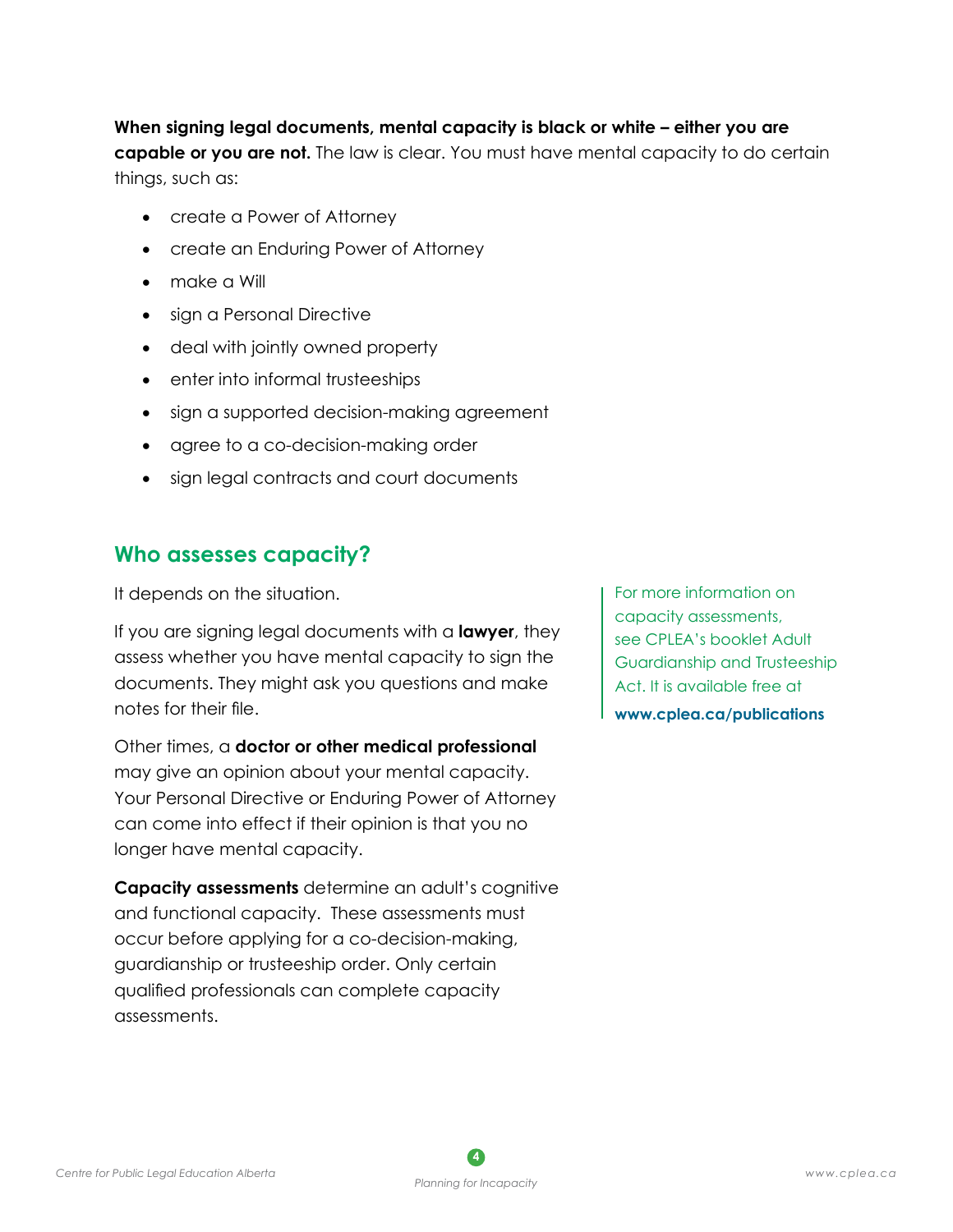## **Why should you plan for incapacity?**

There are several reasons why you should plan for incapacity.

No one can make financial or personal decisions for you when you lose mental capacity unless:

- • you have a valid legal document appointing an alternative decision-maker, or
- someone has a court order allowing them to make decisions for you.

Preparing for incapacity ahead of time also brings peace of mind in stressful situations. If you are in an accident or are diagnosed with a medical condition, decisions might need to be made quickly. If you have not planned ahead, someone will need to go to court to get permission to make decisions for you. This takes time and money. It can also be stressful for family members and cause disagreements about who should be making decisions for you.

Finally, planning for incapacity gives you more control about who will make decisions for you. You can appoint a person you trust. You should discuss your wishes with them beforehand so that they can make the decision you would have in the situation.

## **Types of Decision-making**

The law divides decision-making into two types:

- financial decision-making
- personal decision-making

When you plan for mental incapacity, you should address both financial and personal decisions. There are different legal documents to deal with financial decisions versus personal decisions. You cannot deal with these two types of decisions in the same legal document, but you can name the same person in each document.

#### **Financial Decision-Making**

Financial decisions are about anything related to buying, selling, managing or protecting property. A financial decision relates to anything you can own (including money).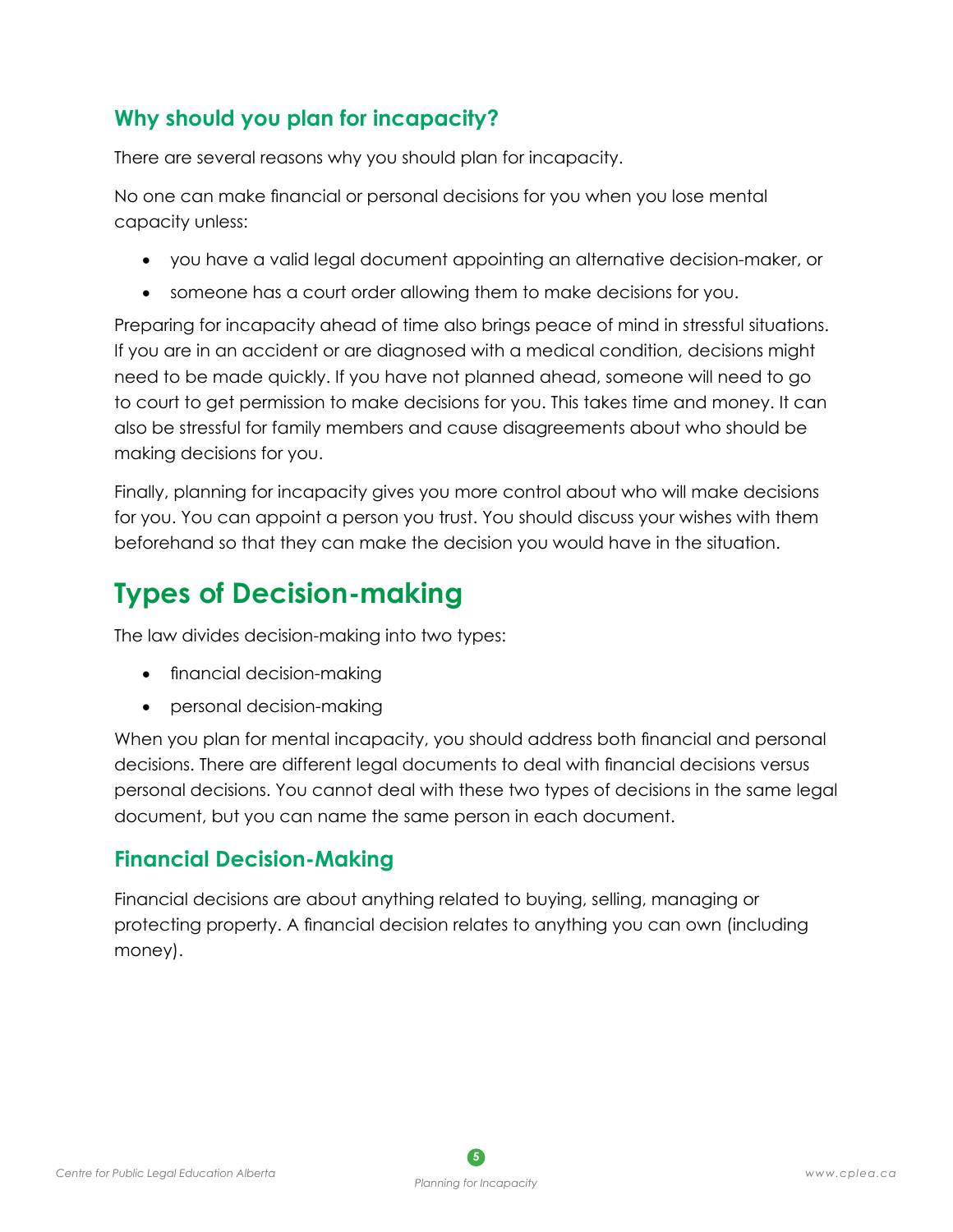## **Personal Decision-Making**

Personal decisions are decisions about things that are not financial issues, including:

- health care
- where, with whom and under what conditions to live
- with whom to associate
- • participation in social activities
- participation in any educational, vocational or other training
- • employment
- any legal proceedings that do not primarily relate to financial issues

The rest of this booklet describes legal tools for personal and financial decision-making.

## **Financial Decision-making Tools**

## **Jointly Owned Property and Bank Accounts**

Joint tenancy is a way for two or more people to own property together. The property is registered in everyone's name, as **joint tenants**. Each joint tenant owns the property equally and indivisibly. If one owner dies, the property passes to the other owner(s). This is called the "right of survivorship".

You can own many kinds of property as a joint tenant with other people, such as house, bank account, investments, etc.

There are many advantages to joint tenancy, especially for partners and spouses. If one owner loses mental capacity, the other owners can still make decisions about the property. If one owner dies, the property automatically passes to the other owner(s).

There are some drawbacks too:

- Sometimes parents will add their children to their bank accounts. Because each owner can make decisions about the property, this can lead to misuse of funds or fraud. For example, one owner of a joint bank account can withdraw money or write cheques without the other owner's consent or knowledge.
- Other times parents will add a child as owners of their home for convenience's sake. This can lead to confusion when the parents die. Did the parents intend for the child to keep the house and disadvantage their other children?

If you are thinking of adding someone as a joint owner to your property, make sure you understand what they can do and think about whether you trust them.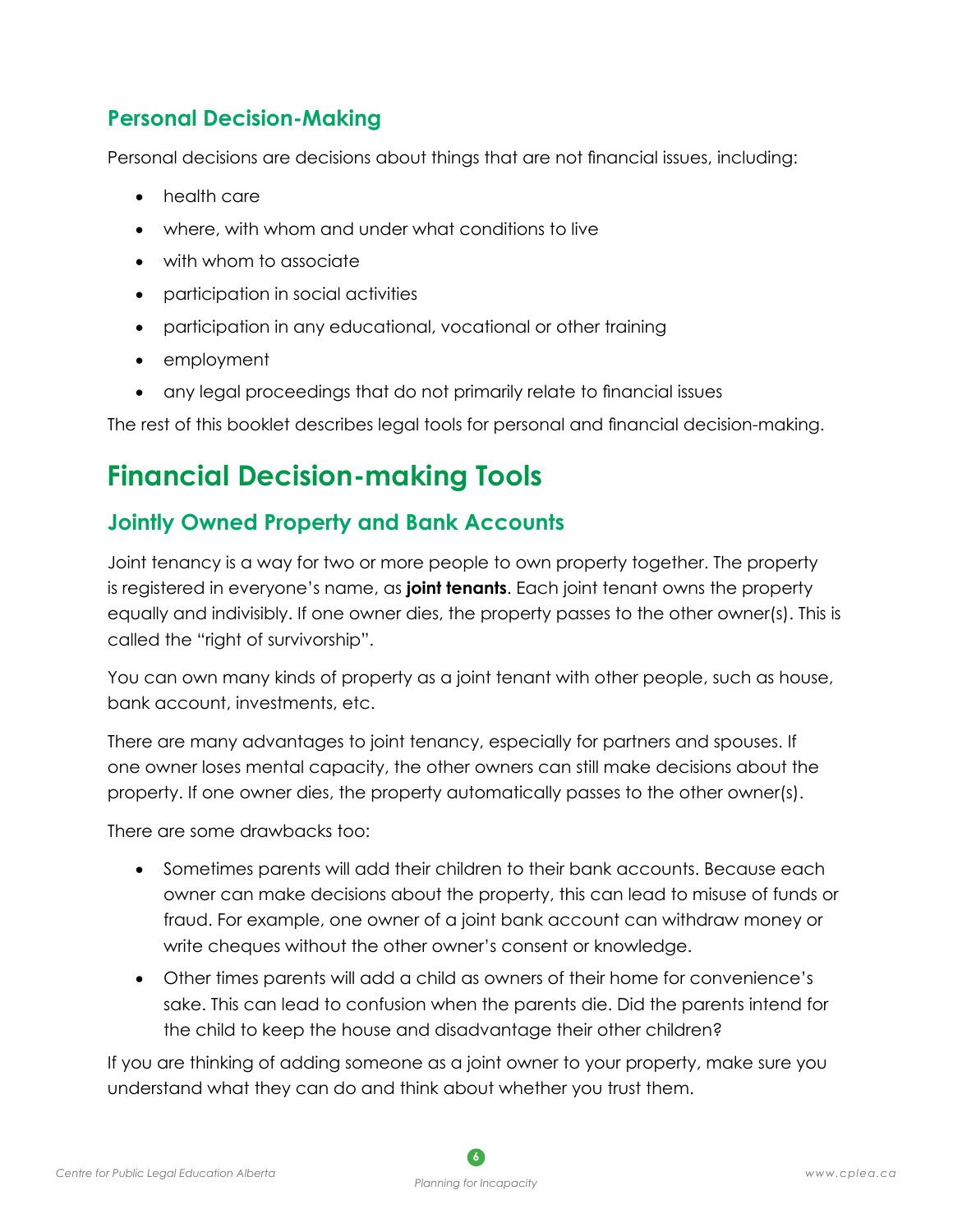**Joint tenancy is different from tenants in common.** Tenants in common each own a share of the whole property and can decide what to do with their share. For example, two tenants in common might each own 50% of the property. Each person can decide what happens with their 50%, including selling it or giving it away in their Will.

## **Informal Trusteeships**

Informal trusteeships are a way of putting someone in charge of your finances if you have reduced mental capacity. The person helping you is an **informal trustee** and can be a spouse or adult child. They can do things such as:

- deposit your government cheques, such as Canadian Pension Plan or Old Age Security, and
- pay your bills.

An informal trustee has limited authority. They cannot manage your investments or sell your property. To name an informal trustee, you need to fill out separate paperwork for each agency that allows for an informal trusteeship.

For more information about informal trusteeships and which government agencies allow them, see the Government of Alberta's website:

**https://bit.ly/3dNEYBE**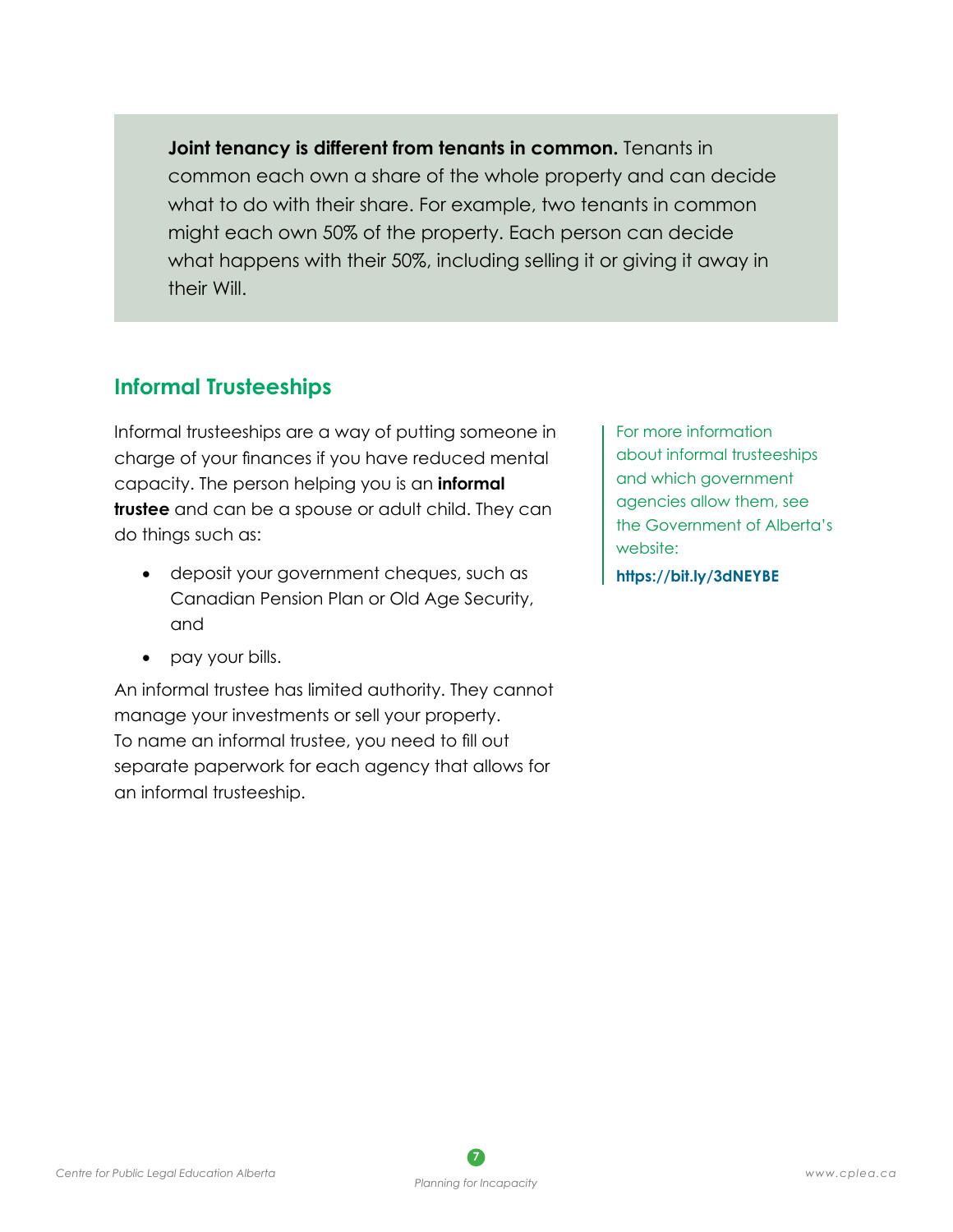#### **Powers of Attorney**

A Power of Attorney is a written, signed, dated and witnessed legal document. It gives the person you appoint the right to act on your behalf with respect to your financial affairs while you are still alive. There are different types of Powers of Attorney, each with different purposes.

An **Enduring Power of Attorney** is made while you have mental capacity. It can come into effect while you still have mental capacity or once you lose it – it depends on what the document says. An Enduring Power of Attorney differs from other Powers of Attorney in that it continues to be effective once you lose mental capacity. Its purpose is to allow someone to make financial decisions for you when you no longer can.

Powers of Attorney that are *not* Enduring Powers of Attorney can only be used while you still have mental capacity. You might give someone power of attorney to pay make payments or deal with other financial issues while you are away on vacation. Or you might give someone power of attorney for a very specific purpose, such as signing purchase documents for a house if you are not available. Once you lose mental capacity, these other Powers of Attorney become invalid.

You can make your own Enduring Power of Attorney or ask a lawyer to make one for you.

For more information on Powers of Attorney, see CPLEA's booklets **Making an Enduring Power of Attorney**, **Being an Attorney** and **General Powers of Attorney**. They are available free at **[www.cplea.ca/publications](http://www.cplea.ca/publications)**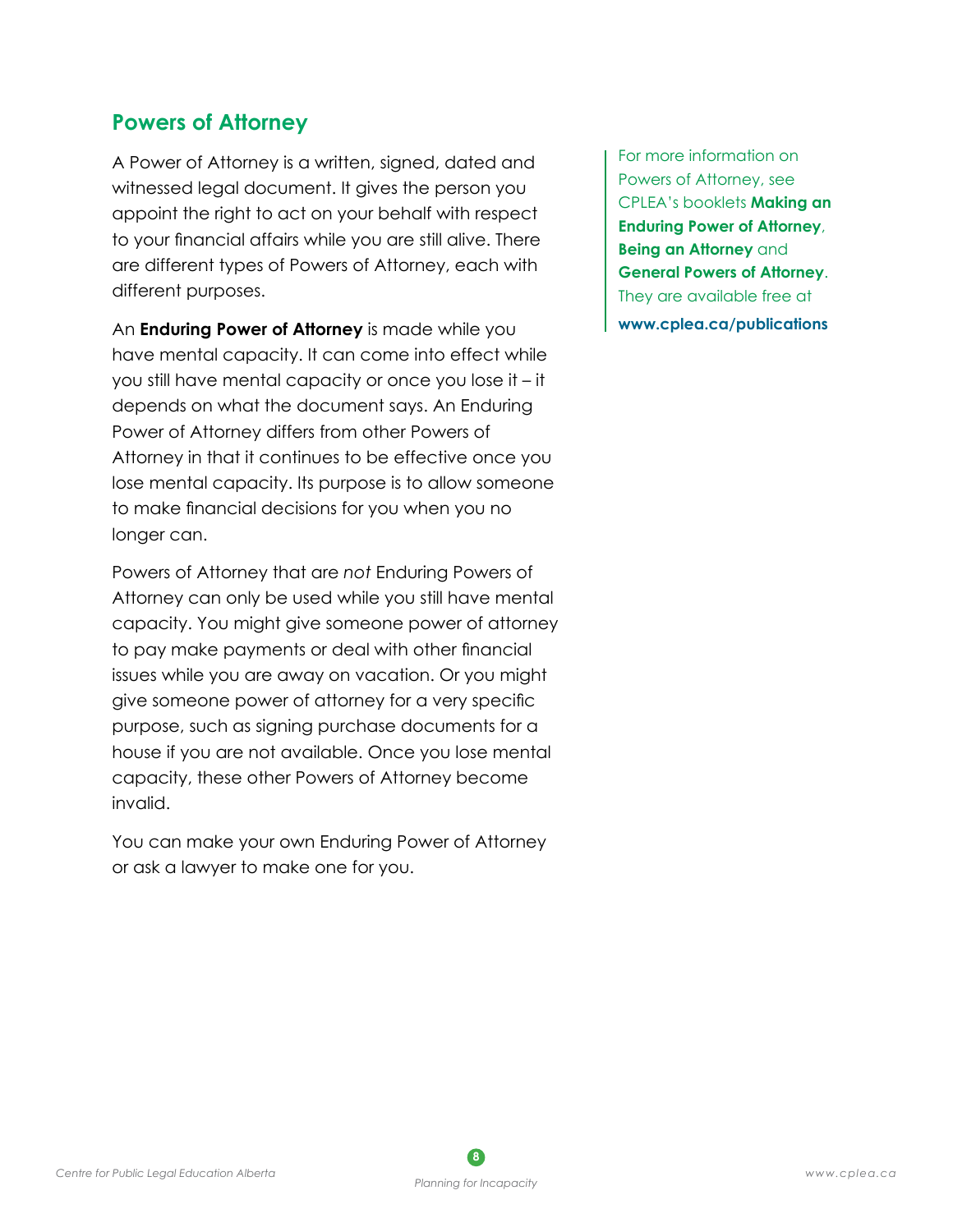## **Personal Decision-making Tools**

## **Personal Directives**

A Personal Directive is a written, signed, dated and witnessed legal document. It gives the person you appoint (your **Agent**) the right to make decisions for you about personal, non-financial issues while you are still alive. This can include decisions related to health care, housing and medical treatment. Sometimes this document is called a "Living Will" but the correct legal term in Alberta is Personal Directive.

For more information on Personal Directives, see CPLEA's booklets **Making a Personal Directive** and **Being an Agent**. They are available free at

**[www.cplea.ca/publications](http://www.cplea.ca/publications)**

A Personal Directive only comes into effect once you lose mental capacity and once your Agent and physician complete a **Declaration of Incapacity form**. Your Personal Directive can say who decides when you have lost mental capacity. Remember, you can also gain back mental capacity. If you become mentally *capable* again, your Agent and service provider can sign a **Determination of Regained Capacity form**.

The Government of Alberta has a Personal Directive template you can fill out. It is available online. Or you can pay a lawyer to make one for you.

Find a Personal Directive template on the Government of Alberta's website **www.alberta.ca/personal-directive.aspx**

## **Supported Decision-Making**

Sometimes adults who still have capacity can benefit from the help of a person they trust when making or communicating decisions about personal matters. This arrangement may be helpful where:

- • a capable adult faces difficult decisions and wants a supporter's help in working through the decision-making process
- • a capable adult has difficulty communicating in English and wants a supporter to help communicate their decisions to other people
- • a capable adult has other communication difficulties
- • a capable adult has mild disabilities
- • a capable adult needs help for a little while due to a temporary condition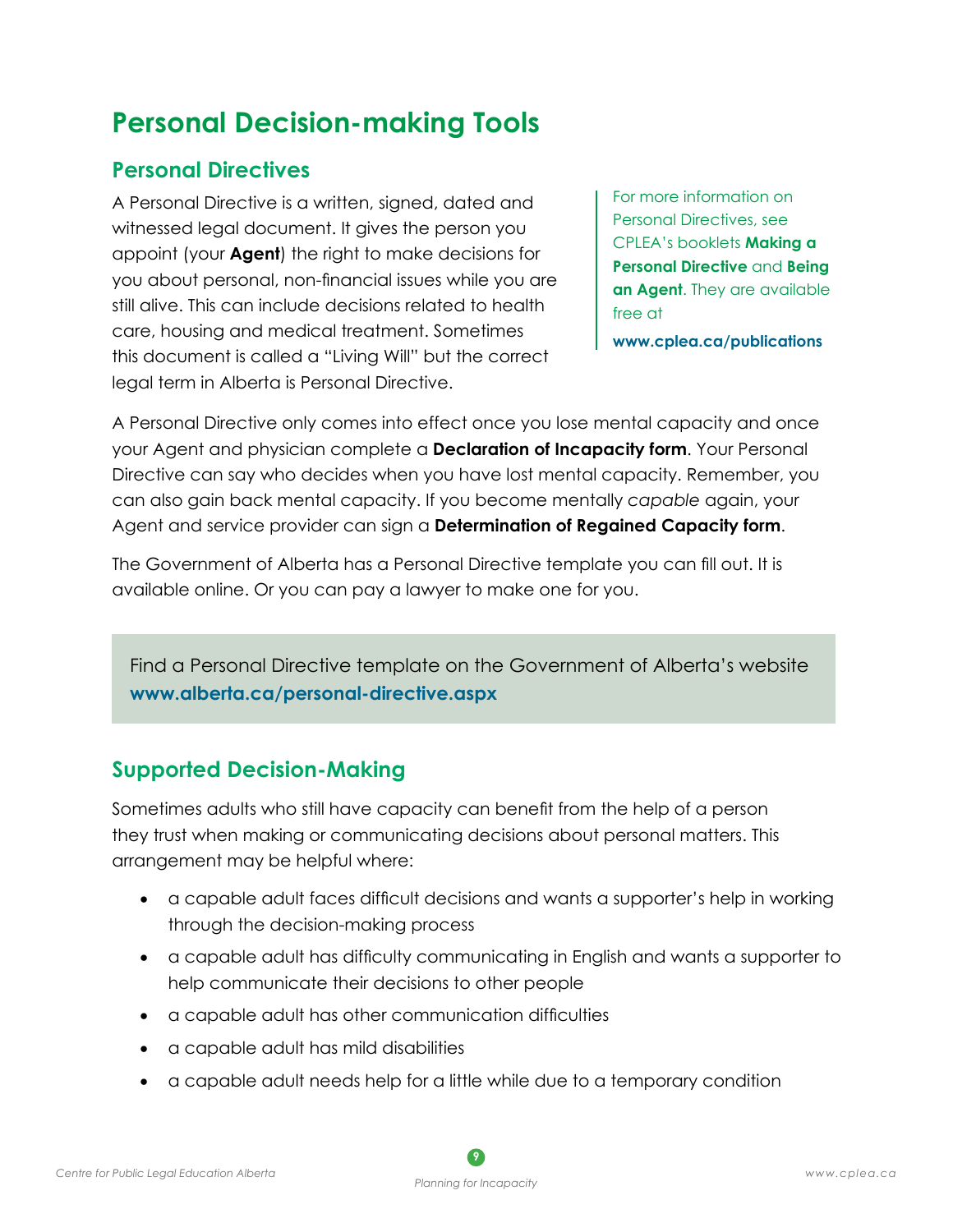A supported adult can name up to three **supporters**. There is no need to go to court. The supported adult must complete a form, called a **Supported Decision-Making Authorization**.

A Supported Decision-Making Authorization automatically ends if the supported adult's Personal Directive comes into effect. If the supported adult does not have a Personal Directive, the Authorization ends when the court appoints a co-decision maker or a guardian.

Find the Supported Decision-Making Authorization form on the Government of Alberta's website **[www.alberta.ca/supported-decision-making.aspx](http://www.alberta.ca/supported-decision-making.aspx)**

## **Co-Decision-Making**

An adult who has lost some capacity but can still make personal decisions with support can agree to a co-decision-making order. The adult named in the order is the **assisted adult**. The person named in the order to help the assisted adult is the **co-decisionmaker**.

For more information on supported decision-making and co-decision making, see CPLEA's booklet Adult Guardianship and Trusteeship Act. It is available free at **[www.cplea.ca/publications](http://www.cplea.ca/publications)**

This arrangement may be helpful where the assisted adult:

- cannot make personal decisions on their own but can with the help and support of another person, and
- has a close relationship with someone willing to give decision-making support, and
- does not have a guardian or Personal Directive.

The assisted adult must agree to the arrangement before the court makes the codecision-making order.

Find the application forms on the Government of Alberta website **<https://www.alberta.ca/co-decision-making.aspx>**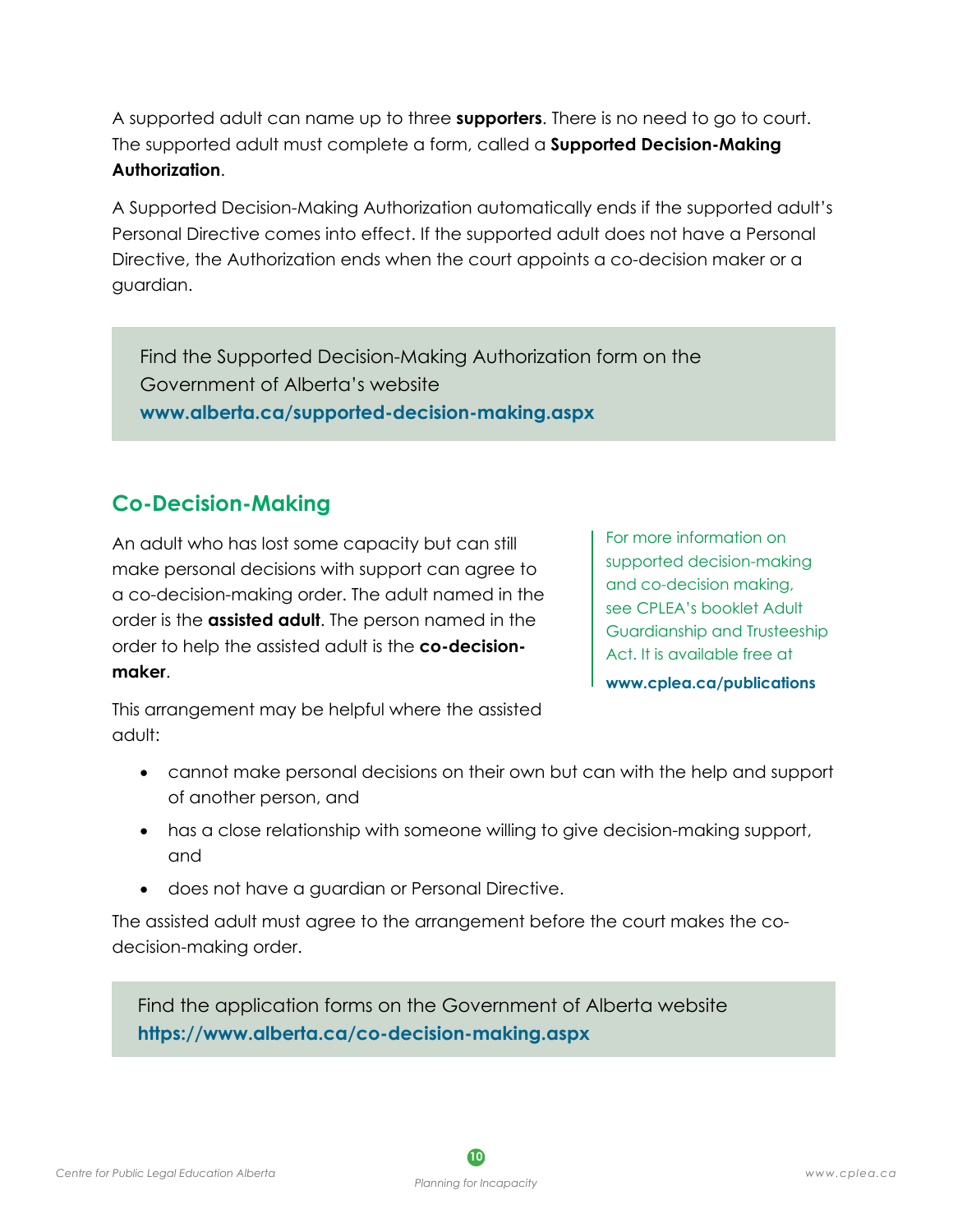## **Planning for Death**

Now is also a good time to make plans for what happens to your property after you die. A **Will** is a legal statement of how you want your Personal Representative to deal with your estate after your death.

You must have **testamentary capacity** to make a Will. This means you must understand the purpose of the document, what property you own, and who you are giving that property to. You must also understand to whom you have legal obligations (such as partners and children) and the consequences of giving your property to some persons over others.

Your Will does not deal with all property. This means some property does not form part of your estate and your Personal Representative does not deal with it. This property includes:

- Property you own as a joint tenant with others, such as a house, land or bank account.
- Assets where you have designated a beneficiary other than your estate, such as investment accounts, insurance policies or pension plans.

If you do not have a Will, you die intestate. The law says what happens to your estate in these cases – who manages and inherits it.

For more information on Wills, see CPLEA's booklets **Making a Will** and **Being a Personal Directive**. See also the booklet **Beneficiaries: Dying Without a Will** for more information on who inherits your estate if you do not have a Will. They are all available free at **[www.cplea.ca/publications](http://www.cplea.ca/publications)**